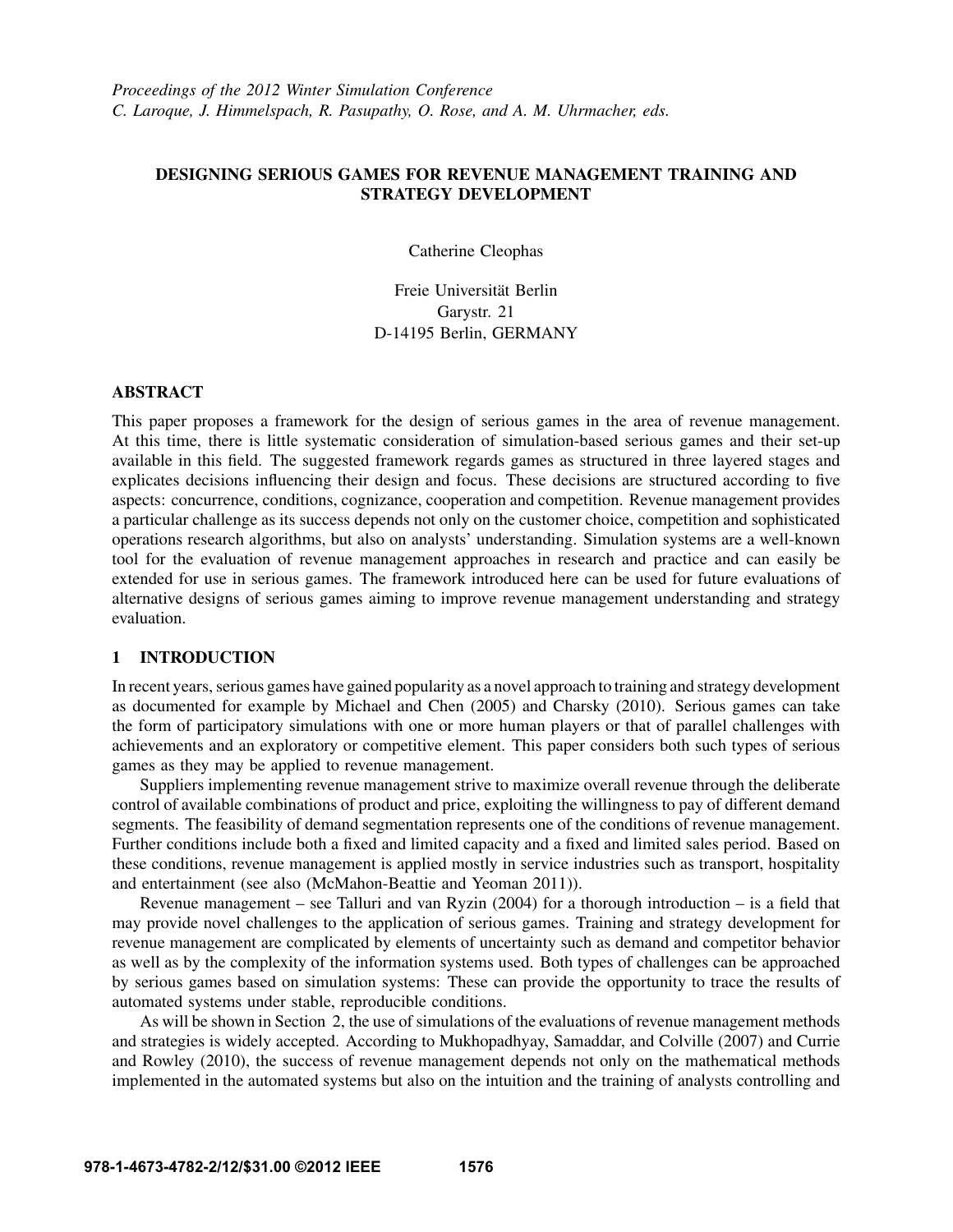if necessary adjusting the results of these systems. For this reason, an extension of the use of simulations in revenue management to support serious games for training and strategy development seems only natural.

When serious games are considered in this paper, the definition by Michael and Chen (2005) is applied: Serious games are "games that do not have entertainment, enjoyment or fun as their primary purpose". In the context of revenue management, the primary purposes of serious games are training and evaluating and discussing alternative revenue management strategies.

To the author's knowledge, little literature introducing serious games for revenue management is available. This paper concentrates on formalizing the decisions that influence the set-up of serious games using such simulations.

In Section 2, relevant research in the areas of serious games, participatory simulation and revenue management is reviewed. As apparent from the consideration of competition and cooperation in the context of markets, the framework presented here focuses specifically on aspects relevant for revenue management. This paper views serious games for revenue management in three layered stages. The design of each stage is determined by a range of decisions based on five aspects – concurrence, conditions, cognizance, cooperation and competition. These aspects and the game design decisions they motivate are introduced in detail in Section 3. Subsequently, the consequence of alternative designs in the set-up, execution and analysis of games is explicated in Section 4. The resulting framework aims to provide a first basis for the systematic evaluation of different approaches to setting up, conducting and analyzing revenue management games with regard to diverse objectives. Finally, in Section 5, the key propositions of this paper are summarized. In this last section, the use of the proposed framework for the formulating hypotheses with regard to the effectiveness of revenue management games for training and strategy development is demonstrated, providing an outlook toward future research based on them.

# 2 SIMULATION-BASED SERIOUS GAMES FOR REVENUE MANAGEMENT

After introducing some basic terminology, this section focuses on existing research in the areas of simulationbased serious gaming and revenue management. For this purpose, the use of simulations for serious games is described first. Subsequently, literature detailing the use of simulations in the field of revenue management is summarized.

#### 2.1 Some Terminology

Discussing simulation-based serious games for revenue management requires the clarification of some terminology. References to *simulation modeling* and *simulation systems* in this paper follow the definition by Law and Kelton (2000); both *discrete-event* and *agent-based* modeling approaches (see Law and Kelton (2000) and (Gilbert 2008) for introductions to the respective concepts) are applicable in the field of revenue management.

Simulations used for revenue management decision support are often of a *stochastic* nature: several major influencing factors of revenue management such as customer demand and competitor availabilities are not deterministic and therefore need to be modeled based on stochastic distributions (see Frank, Friedemann, and Schröder (2008)). As *participatory* simulations as described for example by Ramanath and Gilbert (2004) rely on human players taking on the role of one or more agents interacting in the simulation mode, they are frequently deterministic for practical reasons: Stochastic simulations require a large number of independent repetitions; it can be laborious to realize these repetitions in participatory games.

As described in the introduction, both participatory simulations and challenges including stochastic simulations as tools for strategy development end evaluation can be used for serious games. This paper focuses on serious games based on computer simulation systems, thereby neglecting alternative solutions such as paper-based war games and role playing.

When considering serious games making use of simulation systems, we differentiate two roles: *players* and *trainers*. Trainers are in charge of setting up games, moderating and controlling their execution and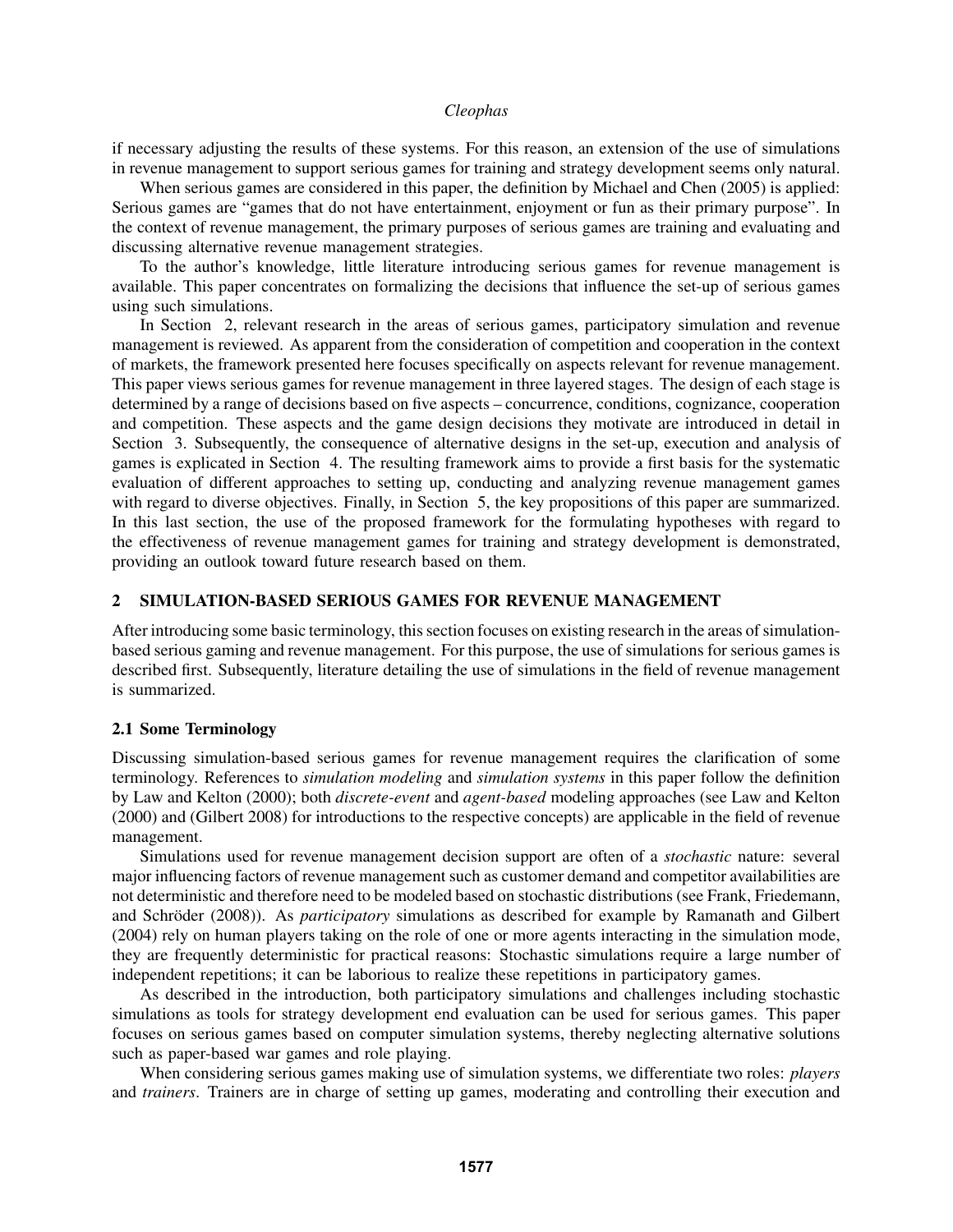guiding the analysis of finished games. Players take part in games by analyzing information provided for them and choosing a set of actions that influence the game's outcome. In participatory simulations based on agent-based models, both trainers and players may take on the role of one or more *agents* during the game. Other agents may be controlled by automated algorithms implemented in the simulation system.

#### 2.2 Simulations for Serious Games

As described for example by Halter (2006), the concept of "war games" has been around for a very long time. Building up on this, modern approaches to serious games based on simulations – as documented for example by Michael and Chen (2005) – enable the generation of interactive scenarios with emergent characteristics.

Whereas in traditional war games, all interacting parties had to be represented by human players, agentbased modeling offers ways of implementing artificial adversaries as described for instance by Ramanath and Gilbert (2004). Such partially or fully automated players introduce both benefits and challenges: As opposed to that of human game controllers, their behavior is not necessarily predetermined by the intentions or the explicit knowledge of experts setting up the game. As exemplified by experiments based on agentbased simulations, even experts may not always expect the macro-level consequences of micro-level rules of choice.

This is both a benefit and a challenge: Depending on the game objective, surprising and novel scenarios generated in this way may be more or less desirable. Depending on the implemented behaviors, automated players may be more or less realistic than players represented by trainers. Finally, when some players can be automated, the number of heterogeneous, independent parties is no longer limited by the number of actual participants.

However, the use for serious games is not reserved for participatory simulations. As mentioned for example by Gilbert (2008), simulations can also be used as a tool for the evaluation of alternative policies as well as for the exploration of a problem space. Both of these purposes allow for setting up serious games as a form of experimentation as suggested by Michael and Chen (2005).

Current literature lists a variety of tasks for which simulations – often combined with elements of virtual reality – can be employed for the purpose of serious games. These range from language education (e.g., (Johnson 2007)) over health care (see Kato (2010)) to the management of grocery stores as documented by Mathieu, Panzoli, and Picault (2011). All of these examples have in common that players are confronted with tasks and environments prepared by trainers. When players are evaluated on their performance, their success depends on the reaction of the simulation system to their input.

#### 2.3 Simulation Modeling for Revenue Management

As in other fields where simulation methods can be applied, revenue management problems are frequently modeled using stochastic, discrete-event based simulations. The use of these simulations as described for example by Cleophas, Frank, and Kliewer (2009) allows to test the results of new methods and different parameter sets. In contrast to real-world evaluations, simulation modeling offers the opportunity of risk-free testing under stable and reproducible conditions. Both benefits play an important role with regard to revenue management, where real-world tests can be costly and their evaluation is difficult given shifting market conditions.

A general set of guidelines for revenue management simulations has first been provided by Frank, Friedemann, and Schröder (2008). The authors also hint at one of the major challenges of revenue management simulations, that of calibrating the customer model. As only limited information about demand is available, approximations of the quantity and the quality of demand and customer choice have to suffice.

As suggested for example by Hoang (2007), the focus of revenue management is shifting toward a customer-centric view, making its success dependent on the flexible choice of informed customers. This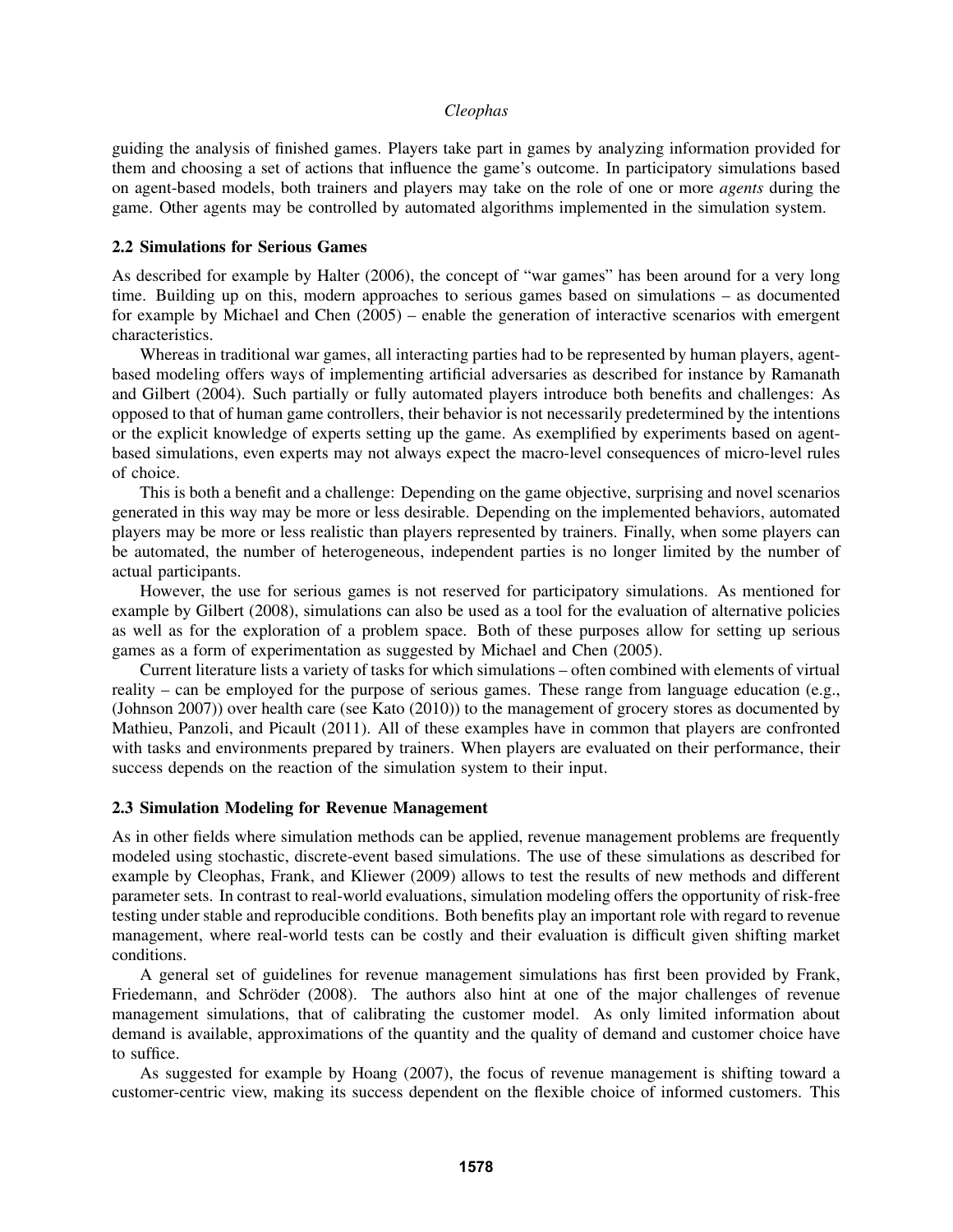shift can be modeled in simulation systems through the inclusion of agent-based concepts as outlined by Cleophas (2012b).

Two examples of revenue management research supported by simulation modeling are (Abdelghany and Abdelghany 2007) and (Abdelghany and Abdelghany 2008). Prominent examples of airline revenue management simulators that are considered here in further detail are *PODS* and *REMATE*.

PODS (*Passenger Origin Destination Simulator*) has been designed by Boeing in 1995 (see Hopperstad (1995) and is used and maintained at the Massachusetts Institute of Technology (MIT). Based on work with PODS, a large body of research focusing mostly on the comparison of different methods for forecasting demand and optimizing availability controls has been published. One of the earliest publications based on results generated with PODS is (Belobaba and Wilson 1997).

The first version of REMATE (*Revenue Management Training for Experts*) has been introduced in 2009 by Lufthansa in cooperation with the Technical University Clausthal and University Paderborn and is used and extended in the course of further research projects for instance with Freie Universität Berlin. It implements a micro-level rational choice model of customer behavior with random elements. REMATE is applied for research as well, supporting the evaluation of revenue management methods as in the example provided by Gorin, Walczak, Bartke, and Friedemann (2012). As it has been created and is maintained in the industry, REMATE is not limited to research but is also applied for decision support and serious games as described by Cleophas (2012a).

It appears that the simulation-based serious games summarized here could provide a working template for the application of serious games for revenue management training and strategy development. However, the review of literature reveals few existing examples of serious games being implemented for this purpose. Only the examples documented by Puschel, Lang, Bodenstein, and Neumann (2010) and by Cleophas (2012a) indicate existing approaches: Whereas Puschel, Lang, Bodenstein, and Neumann (2010) uses the implementation as a serious game to realistically model consumer response and evaluate the success of policies, the simulation system described in Cleophas (2012a) compares the success of policies generated by human players given constant consumer demand.

# 3 DESIGN ASPECTS OF REVENUE MANAGEMENT GAMES

When a game is set up, conducted and its results are analyzed, the trainer in charge of the game has to consider several design decisions influencing the players' experience. The framework proposed by this paper structures these decisions according to five aspects that are to some degree conditional as shown in Figure 1.

Concurrence describes whether a game is played synchronously by several players; conditions include the information provided and the indicators used for performance evaluation; cognizance decisions consider the area of responsibility of each player; cooperation refers to the way in which both players in teams and teams of players work together; competition considers both the types of competition and the types of competitors included in a game. Each of these aspects is explained in detail based on examples from airline revenue management in the following sections.

## 3.1 Concurrence: Synchronous or Asynchronous Game Play

Game play for revenue management may be *synchronous* or *asynchronous*, implying concurrence and a lack thereof. Participatory games including several players have to include concurrence so that players can interact at the same time in the same simulation system. Participatory games including only a single human player as well as any game in which one player's actions do not influence the outcome of other players' actions do not necessitate concurrence, they may be played asynchronously.

Asynchronous games with only a single player can be participatory, if this player takes on the role of a component of the simulation model. This players' performance may still be evaluated as compared to the performance of other players if the other players were confronted with the same game at a different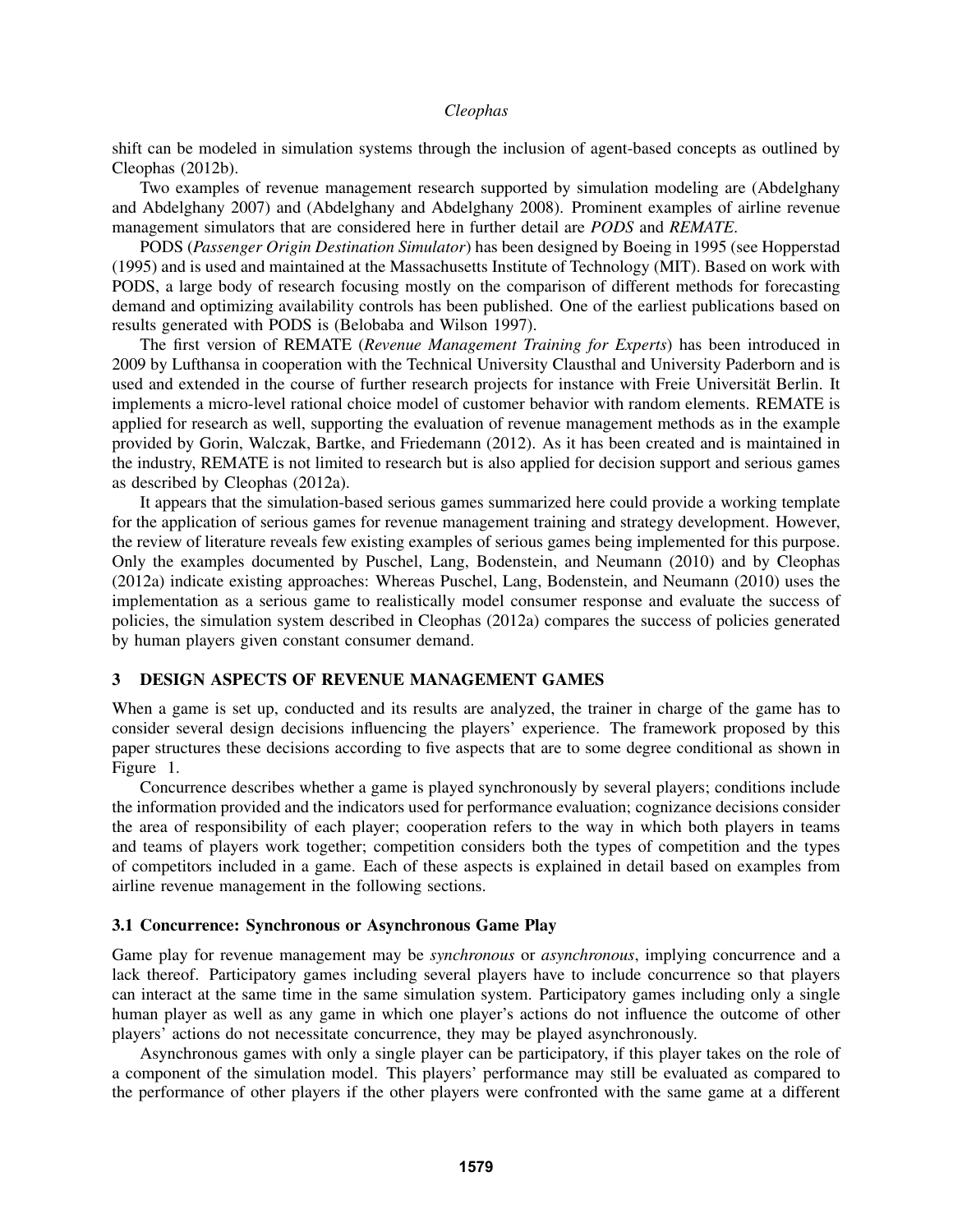

Figure 1: Aspects of Game Design in a Partial Decision Tree.

time. Alternatively, asynchronous games may be designed as tasks of analysis and exploration, presenting one or several players with a set of problems. A simulation system may be both a tool for the player and a tool for the evaluation of the player's performance in such a challenge.

Synchronous games requiring concurrence means that all players have to be available at the same time so that their actions influence each other's outcome. In the case of revenue management, such a synchronous game may consist of several players taking the role of supply agents in a participatory simulation. Each supplier's set of availabilities has a consequence for the demand other suppliers may observe. Accordingly, availability influences have to become active at the same time. The performance of players can be compared directly in the game, depending on the conditions set up for each supplier.

Depending on the simulation system used, games with and without concurrence may be conducted with all players in the same place or with distributed players communicating over a single medium. In the case of games with concurrence, synchronous timing is crucial during the game's execution stage. In games without concurrence, timing is completely optional.

## 3.2 Conditions: Information and Target Indicators

Game conditions may be phrased in terms of *information*. The information that is provided for players in a game is a substitute for the information available in a real-world environment. It can be used to differentiate between alternative realistic situations as well as between realistic and hypothetical situations. Several characteristics of information require consideration: its quantity, timing, distribution, form, and quality. One important piece of information should be regarded as a separate design decision, that of the *target indicators* used for the player's performance evaluation at the end of the game.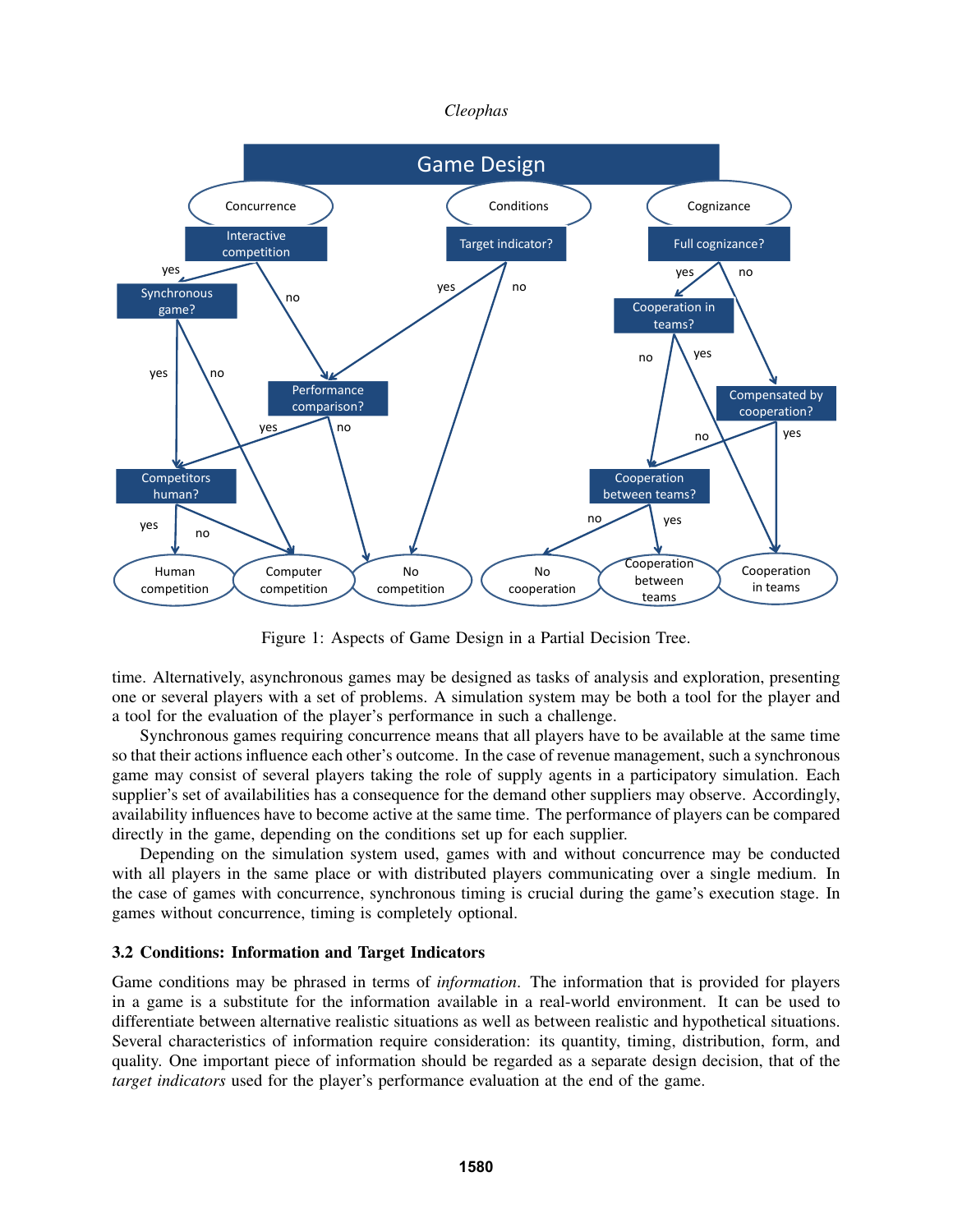An example for a hypothetical situation with regard to information quantity is a revenue management game where perfect information about competitor availabilities is available. Such a situation is not realistic, but the chances and challenges resulting from it may be beneficial to a discussion about competitive strategies.

The provision of information is controlled by the trainer. Timing decides whether all information is available before the game even starts or whether it is revealed only slowly over the course of game execution. Information may even be withheld to be announced only when the players' performance is evaluated.

The distribution and the form of information have to be considered as well. Do all players get the same amount and quality of information or does one player have an advantage over the others? Is information communicated in the same form in which it is available in real world situations, does it have to be acquired by the players, or is for example a new type of report introduced in the game?

As in the real world, in serious games, the quality of information can vary, it may be be misleading or flawed. Simulation systems for revenue management allow for perfect information to be available at any time if so desired. Instead of using this perfect information, the trainer may include distortions to make the game more or less realistic.

The game's target in the form of indicators to be evaluated after the game has been executed represents one important piece of information. The choice of target indicators depends on the game's focus: In a game designed to consider competitive strategies, market share may be as important or even more important than revenue. The game's focus depends on the target, the time it is announced and whether it is set by the trainer or by the players themselves.

#### 3.3 Cognizance: Full or Partial Responsibility

Any revenue management game will include a set of products, for which there exists more or less segmented demand, and which can be sold at a range of different price points over the course of a sales horizon. In designing the players' cognizance, a trainer decides whether a single player is in charge of the *complete range* or of a *subset* of decision variables, allocating availability to certain products, customer segments, prices and time slices of the sales horizon.

As in the real world, analyst responsibilities may also be organized according to such subsets, the effects of cognizance can play a considerable role. Once more, this design decision influences the degree of realism of a game and opens opportunities to confront players with new or even extreme situations.

As an example of limited cognizance in airline revenue management games, players may be to analyze and influence only a single point of sale. Comparing the effects of such a policy to one of monitoring all points of sale can motivate different approaches of analysis in the real world. Alternatively, a team of players may be in charge of analyzing and influencing the availability situation for a single supplier in such a way that each player is responsible for a single point of sale. Such a set-up of distributed cognizance is likely to increase the game's aspect of cooperation as described in the next section.

#### 3.4 Cooperation: In Player Teams and Between Players

Especially in games based on participatory simulations, but also in asynchronous games in the form of analysis challenges evaluated through simulations, the extent and the form of cooperation *within and between teams of players* can play a decisive role. The trainer is in charge of setting up the rules for such a cooperation and communicating it to the players.

Cooperation within teams of players can be important if a task – such as revenue optimization for a common supplier in a participatory game – is to be handled by several players with limited cognizance. Cooperation between individual players or teams of players may mimic the set-up of supplier revenue management alliances in the real world, which are governed by a set of strict legal and technical rules.

Depending on the game conditions, cooperation can be further enforced or complicated. When some parts of information are only available to certain players but influence other players' performance, cooperation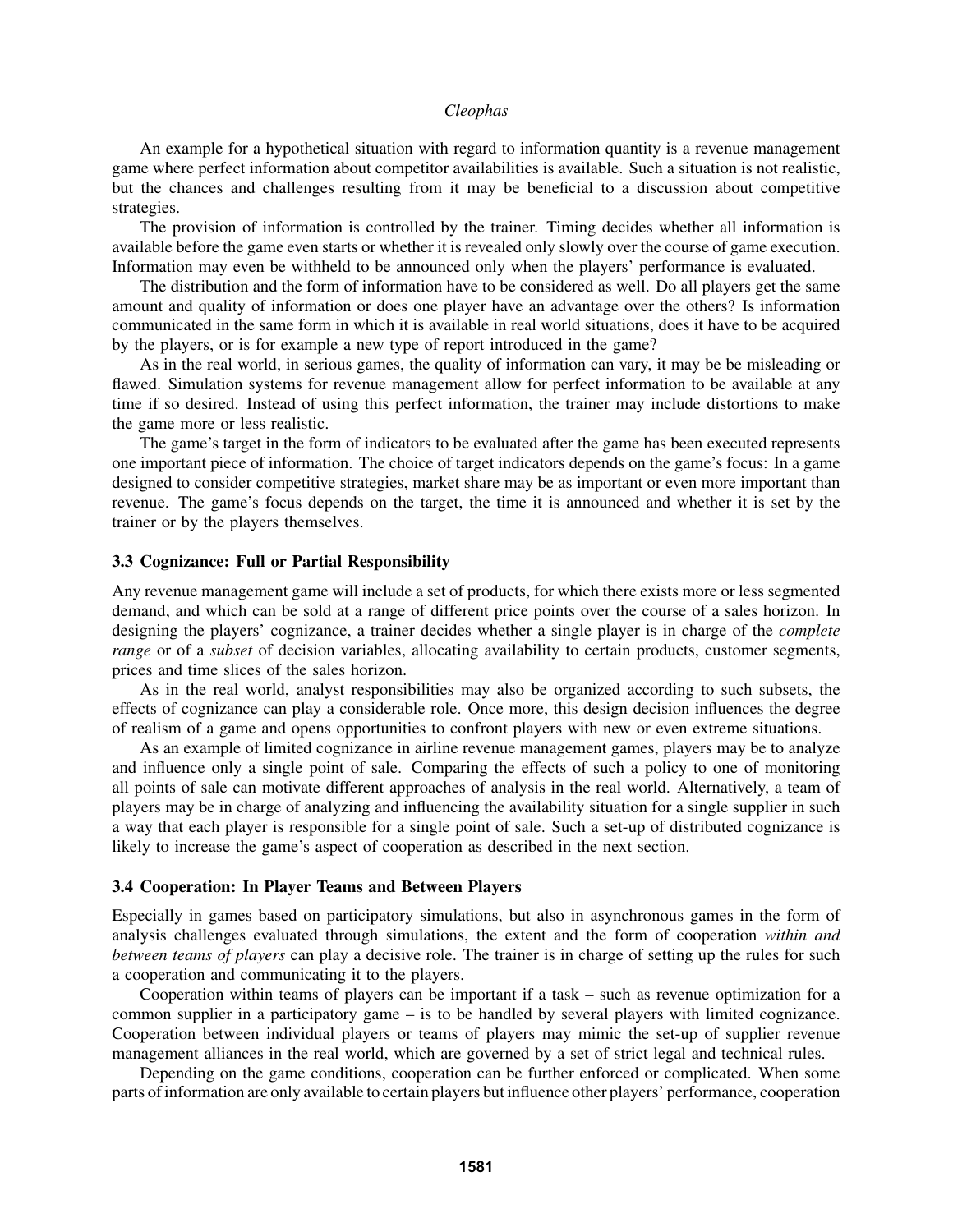may seem more desirable. Whether or not the overall revenue of all suppliers interacting in a market is included in the target indicators will also contribute to the role of cooperation as opposed to competition.

#### 3.5 Competition: Interactive or Through Comparison

Two types of competition have to be considered as part of revenue management games. On the one hand, in participatory games, players may take on the role of supplier agents competing on a common market. In such *interactive competition*, the players' actions can directly influence other players' success. On the other hand, both in participatory games that are played in parallel and in asynchronous games of other types, players may be competing through *performance comparison*.

When the game play is participative, two types of competitors need to be differentiated. Competing agents may be controlled by human players or by the automated system. In the case of human competitors, flexible reactions and less than rational choice behavior are to be expected. In this case, which affords concurrence, the rules of communication established by the trainer can have a decisive influence on the game's outcome. When competing agents are controlled by automated algorithms implemented in the simulation system, the competitor responses are to some degree predetermined – this makes for a more consistent, but possibly less realistic competition.

By stressing the aspect of comparative performance evaluation, player competition is underlined. By emphasizing aspects of the process rather than performance, for example the idea that players discuss alternative strategies and work together toward a common goal (for example to find a robust revenue management strategy), competitive aspects of the game are relegated to the background.

#### 4 LAYERED GAME STAGES: BRIEFING, EXECUTION, DEBRIEFING



Figure 2: Serious Game Play in Layered Stages.

This paper considers serious games for revenue management as divided in three layered stages: briefing, execution and debriefing. The *briefing* stage prepares the game by allowing the trainer to provide players with information both about the form and the content of the game play. In the *execution* stage, the game itself is played and the underlying simulation is processed. In the *debriefing* stage, the game's outcome as well as aspects of process such as individual players' choices and deliberations can be analyzed and discussed. By considering these stages, we follow the lead of existing approaches such as (De Freitas and Oliver 2006), where the value of briefing and debriefing for the success of exploratory games based on simulations is highlighted.

As shown in Figure 2, three stages are layered: small recursions of all three stages may be implemented in each stage. For example, as part of a tutorial introducing the gaming concept, a first game may be played in the briefing stage. The execution stage may be structured in several steps, each preceded by a briefing and succeeded by a debriefing stage. Finally, in debriefing, certain parts of the game may be repeated with slight variations to test the sensitivity of the results and the robustness of player strategies.

In this part of the paper, the three stages are considered in further detail with special regard to the effects of the game design decisions met by the trainer. These effects are also illustrated by Figure 3.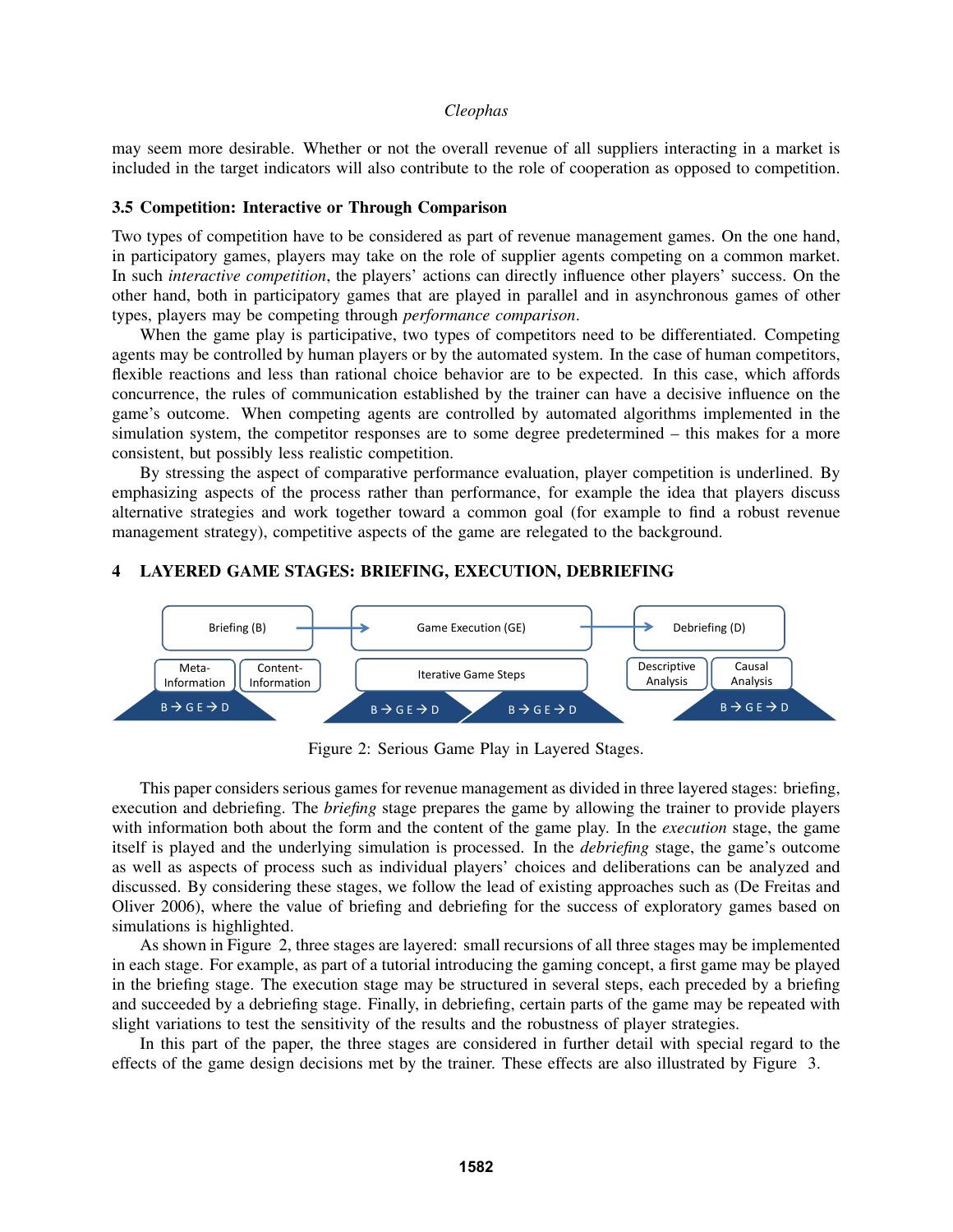

Figure 3: Effects of Design Aspects in Three Stages.

# 4.1 Briefing: Preparing Revenue Management Games

Two types of information have to be conveyed in the briefing stage of serious games for revenue management: Meta-information about the game's set-up and content information as described when considering the aspect "conditions". The meta-information that the trainer needs to communicate to the players depends both on design decisions as described in Section 3 and on the players previous experience with this type of game.

In this stage, information taken from previous simulations executed without player participation or previous participative games may be recaptured. The transfer of this information can take place outside of the simulation system or aided by the data analysis component of such a system.

Concurrence: If the game is played in concurrence, it is possible that all players are in the briefing stage at the same time. If the game is participatory, the trainer may use the briefing stage to inform players about the degree to which they influence one-an-others' success on the market. Do all suppliers offer completely substitutable or complementary products? Are there certain demand segments that can be expected to prefer one supplier over another? Do all players or only some players compete on the same market?

Conditions: The briefing stage is the stage in which the initial information needs to be communicated to the players, thereby implementing the game's conditions. This stage is the first opportunity for the trainer to provide the designated quantity and quality of information in the designated form and distribution according to the planned timing. If target indicators are to be announced before the analysis phase, this is also due during the briefing stage. If the players are to decide on their own performance indicators, they should do so now to avoid ex-post bias.

Cognizance: Player's cognizance can be prepared in the briefing stage by providing different sets of information and target indicators to different players. If players are to consciously ignore certain sets of products or sales channels, they need to be told so from the start.

Cooperation: If the game is to include the opportunity for cooperation, the trainer may choose to inform the players about it in the briefing stage. Teams and rules for cooperation can be set up now, the players may be assigned to or made to pick alliance partners.

Competition: As described previously, the game's aspect of competition can be emphasized or downplayed by the trainer at several times during the game. Highlighting competitive aspects can entail announcing the comparison of certain indicators and the players' opportunity to actively influence their competitors' success in the briefing stage. A less competitive game may be realized by initializing a common discussion and possibly even the organization of how different strategies are to be evaluated by different players.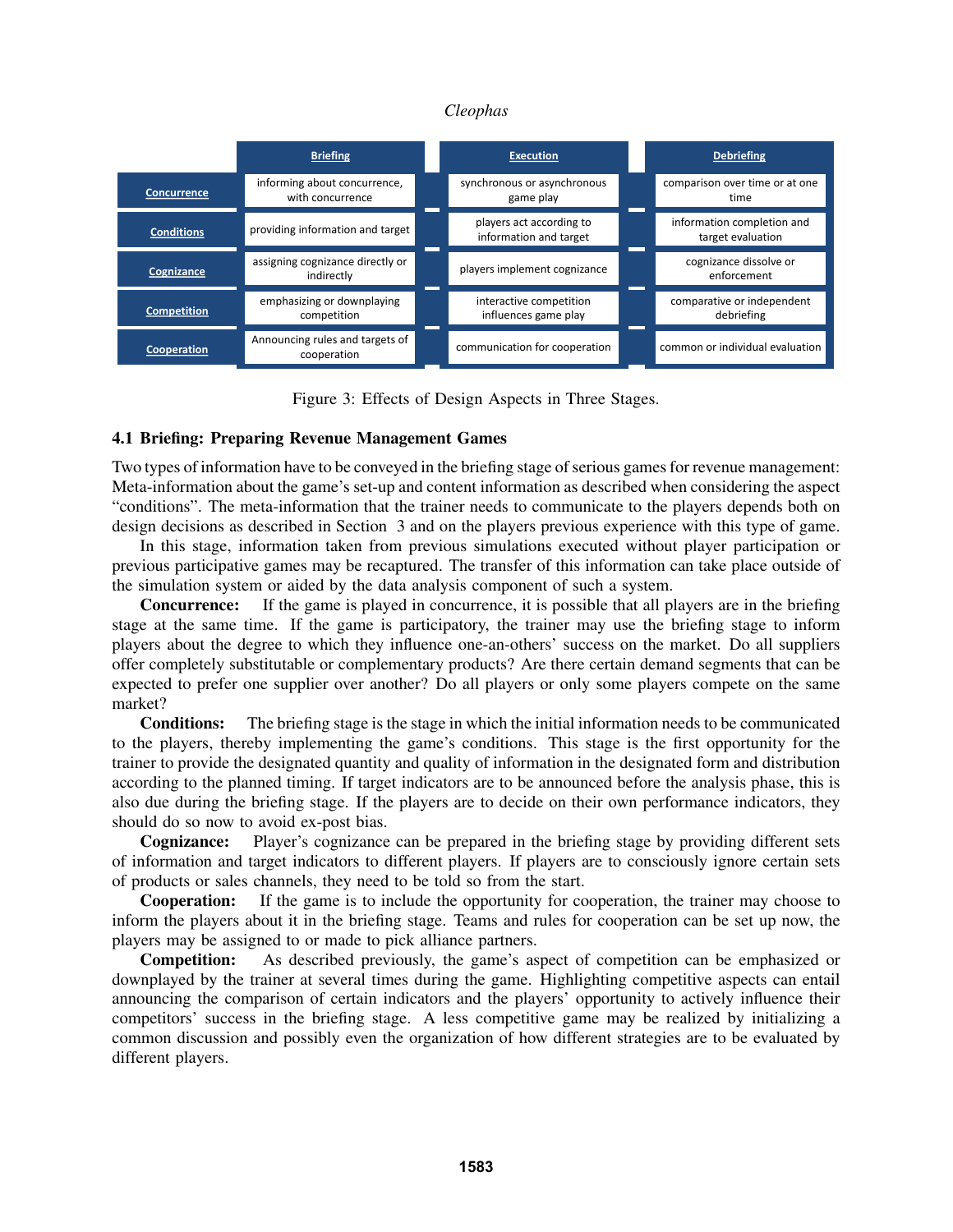#### 4.2 Execution: Observing and Controlling Revenue Management Games

The execution phase may include more than a single game step. Information analysis and player actions influencing the revenue management strategy as well as the processing of these influences by the simulation systems may be repeated in iterative steps. This can lead to a number of layered stages within this stage as illustrated by Figure 2.

Execution is the step that most relies on the use of a simulation system, as the players' decisions and their consequences have to be realized and computed in this system. If layered stages of briefing and debriefing are involved, these may take the form of data analysis aided by the simulation system.

Concurrence: Whether or not a game is played in concurrence significantly influences its execution stage. If the game is played synchronously, the execution stage has to include a common timing for all players, enabling direct and indirect interaction between the players. Participatory games where all participants are to take on the role of suppliers competing on a common market have to be concurrent.

Conditions: During the game's execution stage, further information may be made available to the players. The players' target indicators determine the way in which the game is played, its atmosphere and focus.

Cognizance: The players' cognizance as assigned by the trainer is implemented during the game execution. Consciously (as directed by the trainer) or unconsciously (based on their information or lack thereof), players will focus on certain decision variables and ignore others.

Cooperation: If the game allows for cooperation, this is realized mostly in the execution stage. Any rules regarding cooperation have to be implemented now, with other aspects such as concurrence, conditions, cognizance and the existence of competition influencing the feasible forms of cooperation.

Competition: If players compete directly by representing suppliers on a common market, the intermediate outcomes of each step of the game may represent a type of indirect communication. If competition is controlled by the computer, the trainer may use observations collected during early parts of the game's execution to parametrize the automated system's reaction.

#### 4.3 Debriefing: Analyzing Revenue Management Games

As illustrated by Figure 2, the debriefing phase can be used for both *descriptive* and *causal* analysis. As part of descriptive analysis, result indicators may be assessed and compared for all players. As part of causal analysis, the causal factors that influenced each player's results may be analyzed.

The debriefing phase can be governed by the trainer presenting the game's results or by the player's autonomous analysis and discussion of result indicators. For this purpose, the simulation system can serve as the main tool; alternatively, the analysis can be based on independent tools – from spreadsheets to pen and paper – using data exported from the simulation.

Concurrence: If the game was played in concurrence, debriefing can occur for all players simultaneously. If the game was played asynchronously, comparative analysis is only feasible after all players are finished. In the case of players interacting in a participatory game, causal analysis can include discussing how and why one player's actions lead to an player's success or lack thereof.

Conditions: If incomplete or distorted information was provided during briefing and execution, the debriefing phase may be used to correct faulty assumptions and complete the player's knowledge about the actual conditions of the game. The debriefing phase can use on one of the advantages of simulations as opposed to real-world situations: The trainer is able to trace back each step and know about all influencing factors included in the system. If the game had clearly defined target indicators, players may be evaluated accordingly.

Cognizance: Any limitations with regard to cognizance may be dissolved or emphasized during debriefing. A game that was set up to show how limited cognizance can limit or improve the player's success can be debriefed by comparing the player's results to those of a game where cognizance was assigned differently.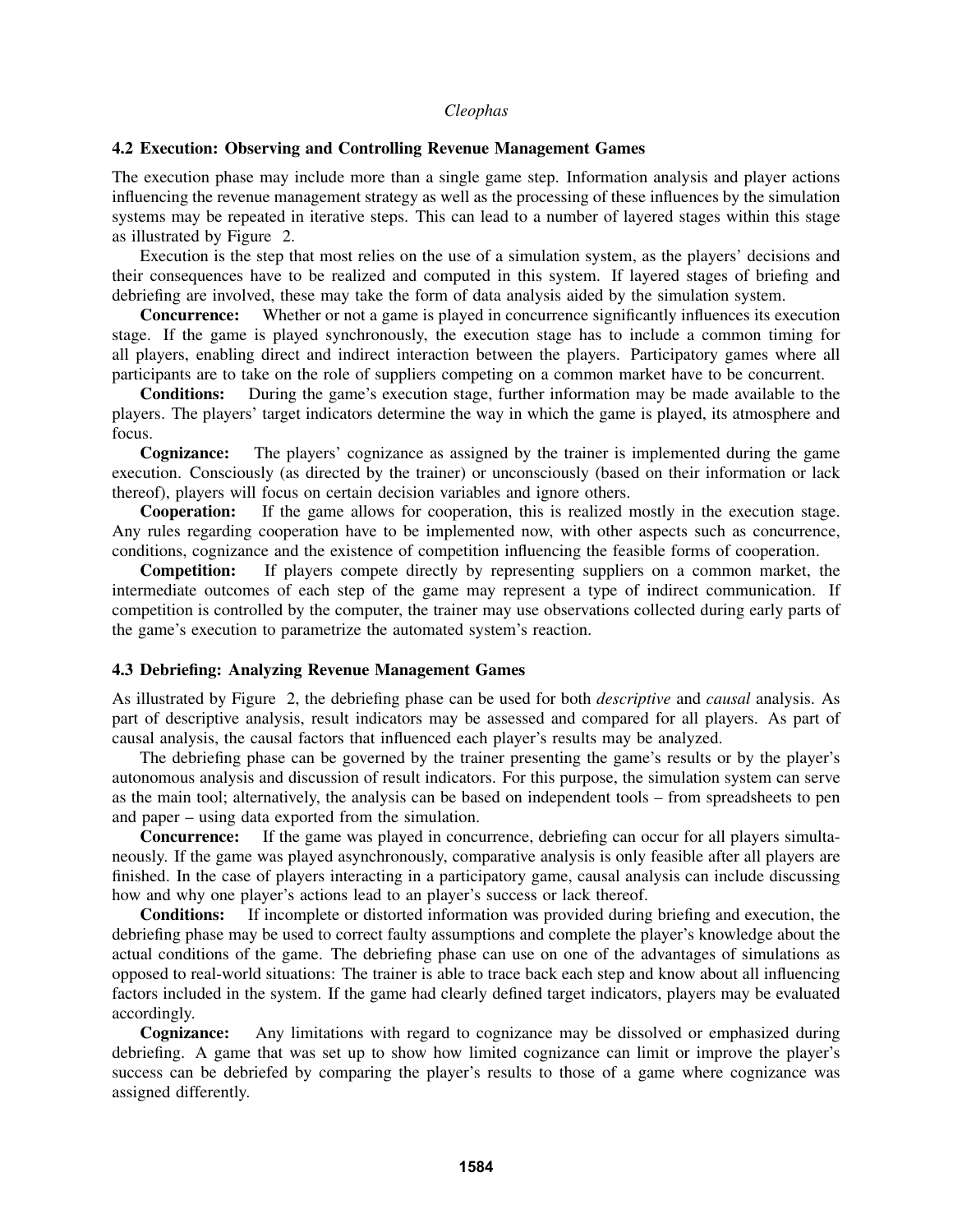Cooperation: If the game included an element of cooperation, this can be further emphasized by aggregating the target indicators over all cooperating players, evaluating teams rather than individuals. Individual results may be compared with team results to isolate and measure the effect of cooperation.

Competition: As discussed with regard to concurrence, the causal analysis of players' performance has to take into account competitor reactions in the case of interactive competition. Finally, the aspect of competition can be modulated by focusing on absolute or comparative performance indicators in this stage.

# 5 CONCLUSION AND OUTLOOK

By considering the literature regarding revenue management simulation systems and the implementation of serious games, this paper motivated the design of serious games for revenue management training and strategy development. By emphasizing revenue management challenges such as uncertain demand, direct competition and complex algorithms, factors underlining the applicability of serious games in this field were highlighted. In this regard, simulation systems are well-suited to complement tutoring by allowing players to directly experience the effects of uncertain demand and to interact with realistic representations of complex revenue management systems without the risk and cost associated to real-world experiments.

The framework introduced in this paper regarded serious games for revenue management as structured according to three layered stages and five design aspects. Decisions with regard to the concurrence, conditions, cognizance, cooperation and competition implemented in games were first listed and then considered as they play out in the briefing, execution and debriefing stages.

The presented framework is intended to evaluate future alternative designs of serious games aiming to improve revenue management understanding and strategy evaluation. Given specific objectives, it is not yet clear how a serious game should ideally be designed. By realizing alternatives according to the aspects and stages presented and evaluating the outcome, this research gap may be attended to in the future.

The resulting opportunities for future research can be illustrated using two examples. When serious games are implemented for the development of competitive revenue management strategies, this may be done by including interactive human competition or by relying on competition modeled through automated simulation agents. Both approaches have their own benefits and lacks and may be evaluated only based on actual experimentation. With regard to training for revenue management, new concepts may be conveyed both in participatory simulations or in individual analysis games. Deliberate experimentation may provide insight into the effectiveness of both approaches.

Further potential lies in the application of the framework presented here to other disciplines. As part of such an effort, existing serious games could be categorized with regard to the design decisions described. Such an extension would exceed the scope and focus of this paper and therefore has to be delegated to future research.

# ACKNOWLEDGMENTS

The author would like to thank Deutsche Lufthansa AG for making the REMATE revenue management simulation system available, providing the opportunity to set-up, conduct and observe revenue management games and enabling continuous contact with revenue management practitioners.

### **REFERENCES**

Abdelghany, A., and K. Abdelghany. 2007. "Evaluating airlines ticket distribution strategies: a simulationbased approach". *International Journal of Revenue Management* 1 (3): 231–246.

- Abdelghany, A., and K. Abdelghany. 2008. "A micro-simulation approach for Airline Competition Analysis and Demand Modelling". *International Journal of Revenue Management* 2 (3): 287–306.
- Belobaba, P., and J. Wilson. 1997. "Impacts of yield management in competitive airline markets". *Journal of Air Transport Management* 3 (1): 3–9.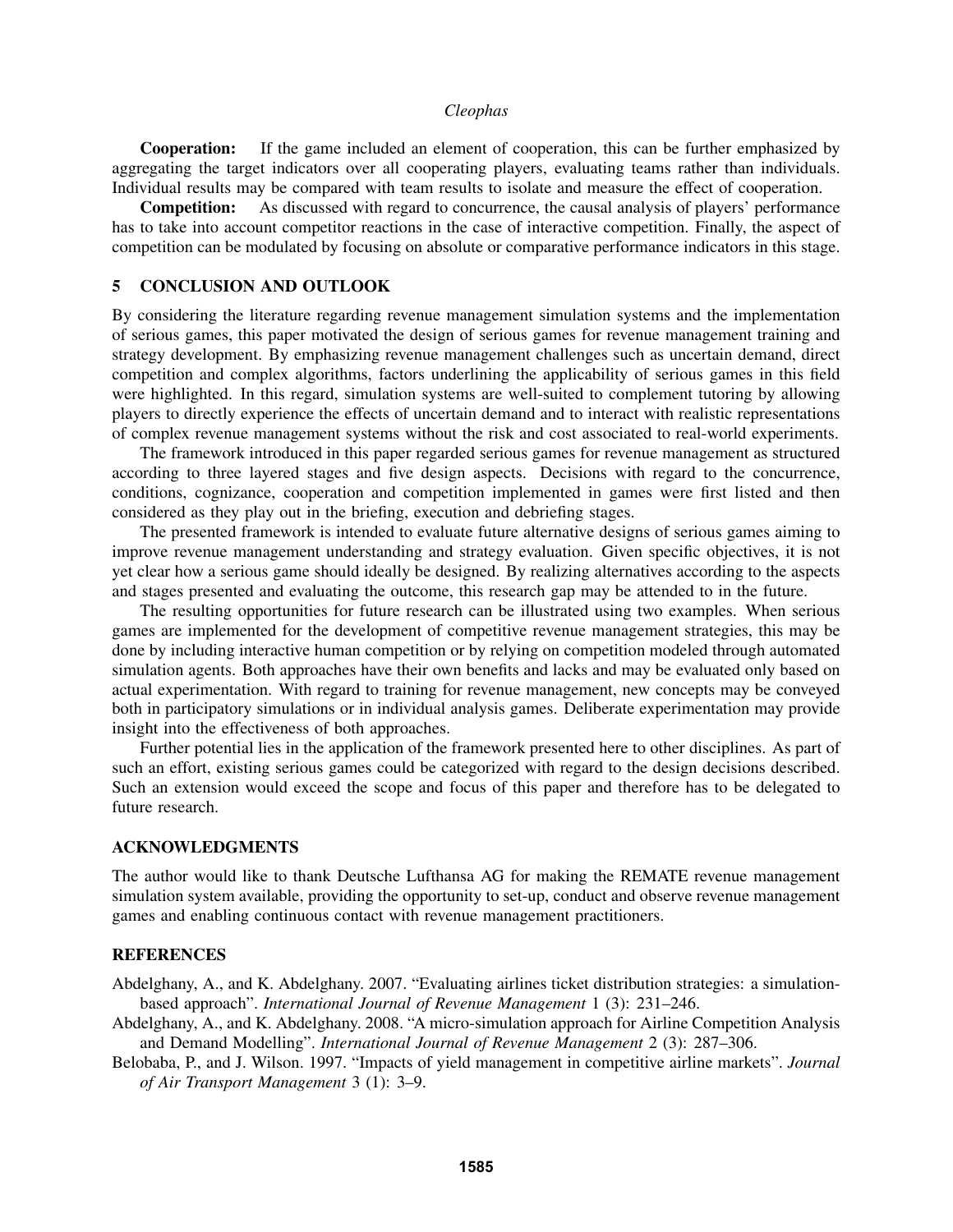- Charsky, D. 2010. "From edutainment to serious games: A change in the use of game characteristics". *Games and Culture* 5 (2): 177–198.
- Cleophas, C. 2012a. "Assessing Multi-Agent Simulations Inspiration through Application.". In *Advances in Intelligent and Soft Computing 156: Highlights on Practical Applications of Agents and Multi-Agent Systems – 10th International Conference on Practical Applications of Agents and Multi-Agent Systems*, edited by J. B. Pérez, M. A. Sánchez, P. Mathieu, J. M. C. Rodríguez, E. Adam, A. Ortega, M. N. Moreno, E. Navarro, B. Hirsch, H. Lopes-Cardoso, and et al., 163 – 170. Springer.
- Cleophas, C. 2012b. "Multi-agent modelling for revenue management". *Journal of Revenue & Pricing Management* 11 (2): 240–242.
- Cleophas, C., M. Frank, and N. Kliewer. 2009. "Simulation-based key performance indicators for evaluating the quality of airline demand forecasting". *Journal of Revenue and Pricing Management* 8 (4): 330–342.
- Currie, C., and I. Rowley. 2010. "Consumer behaviour and sales forecast accuracy: What's going on and how should revenue managers respond&quest". *Journal of Revenue & Pricing Management* 9 (4): 374–376.
- De Freitas, S., and M. Oliver. 2006. "How can exploratory learning with games and simulations within the curriculum be most effectively evaluated?". *Computers & Education* 46 (3): 249–264.
- Frank, M., M. Friedemann, and A. Schröder. 2008. "Principles for simulations in revenue management". *Journal of Revenue & Pricing Management* 7 (1): 7–16.
- Gilbert, G. 2008. *Agent-based models.* Sage Publications, Inc.
- Gorin, T., D. Walczak, P. Bartke, and M. Friedemann. 2012. "Incorporating cancel and rebook behavior in revenue management optimization". *Journal of Revenue & Pricing Management*. Forthcoming.
- Halter, E. 2006. *From Sun Tzu to xbox: War and video games*. PublicAffairs.
- Hoang, P. 2007. "The future of revenue management and pricing science". *Journal of Revenue & Pricing Management* 6 (2): 151–153.
- Hopperstad, C. 1995. "Potential Application of the Boeing Passenger Origin-Destination Simulator (PODS) to Yield Management System Planning". Technical report, Revision C. Boeing Commercial Airplane Group.
- Johnson, W. 2007. "Serious use of a serious game for language learning". In *Proceeding of the 2007 conference on Artificial Intelligence in Education: Building Technology Rich Learning Contexts That Work*, edited by R. Luckin, K. Koedinger, and J. Greer, 67–74. IOS Press.

Kato, P. 2010. "Video games in health care: Closing the gap.". *Review of General Psychology* 14 (2): 113.

- Law, A., and D. Kelton. 2000. "Simulation modeling and analysis".
- Mathieu, P., D. Panzoli, and S. Picault. 2011. "Format-store: a multi-agent based approach to experiential learning". In *Games and Virtual Worlds for Serious Applications (VS-GAMES), 2011 Third International Conference on*, edited by F. Liarokapis, D. A., and V. V., 120–127. IEEE.
- McMahon-Beattie, U., and I. Yeoman. 2011. *Revenue Management: A Practical Pricing Perspective*. London, UK: Palgrave Mamillan.
- Michael, D., and S. Chen. 2005. *Serious games: Games that educate, train, and inform*. Muska & Lipman/Premier-Trade.
- Mukhopadhyay, S., S. Samaddar, and G. Colville. 2007. "Improving Revenue Management Decision Making for Airlines by Evaluating Analyst-Adjusted Passenger Demand Forecasts". *Decision Sciences* 38 (2): 309–327.
- Puschel, T., F. Lang, C. Bodenstein, and D. Neumann. 2010. "A Service Request Acceptance Model for Revenue Optimization-Evaluating Policies Using a Web Based Resource Management Game". In *System Sciences (HICSS), 2010 43rd Hawaii International Conference on*, edited by R. H. J. Sprague, 1–10. IEEE.
- Ramanath, A., and N. Gilbert. 2004. "The design of participatory agent-based social simulations". *Journal of Artificial Societies and Social Simulation* 7 (4).
- Talluri, K., and G. van Ryzin. 2004. *Theory and Practice of Revenue Management.* Kluwer, Boston.